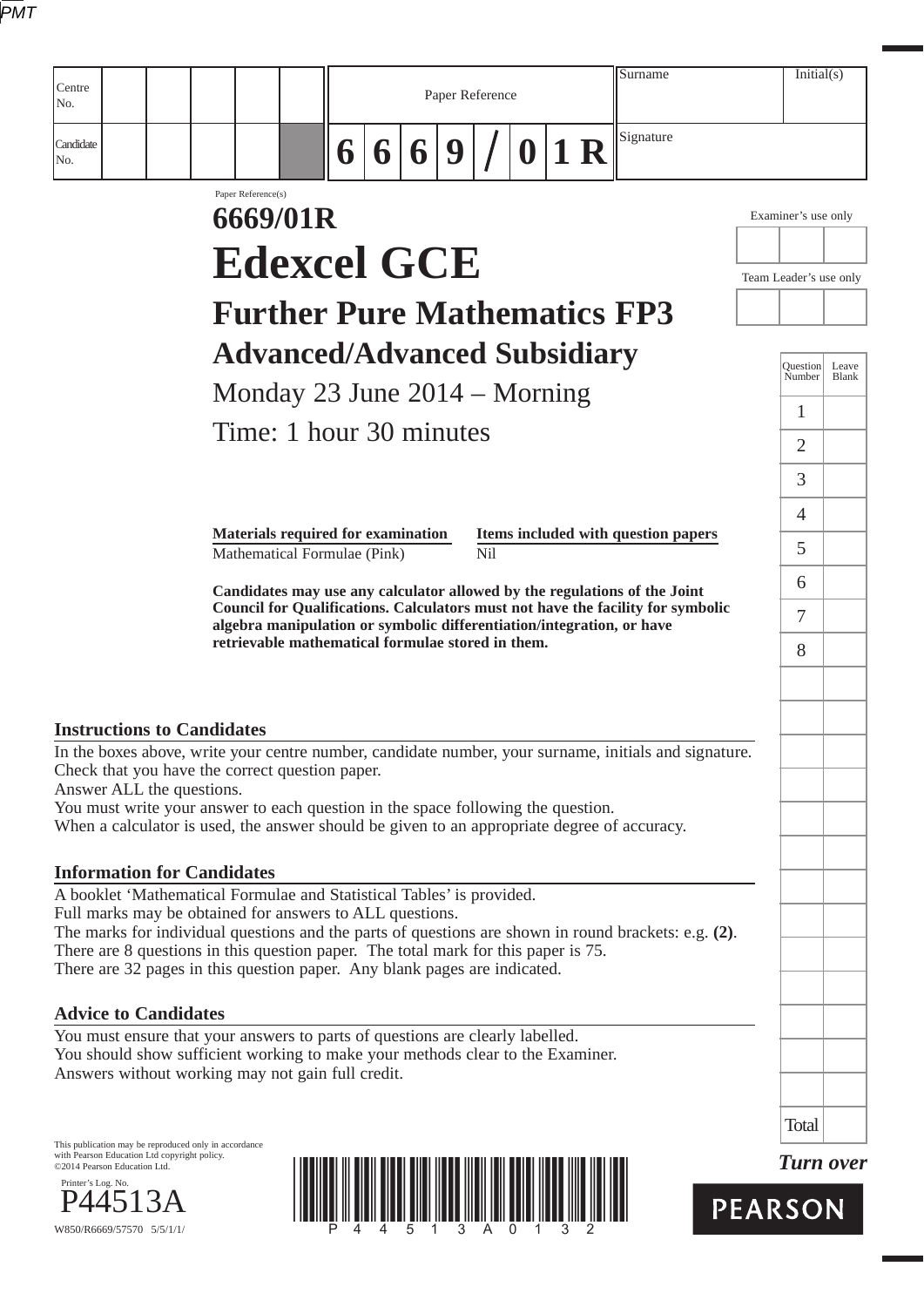|                                                                      | Leave<br>blank |
|----------------------------------------------------------------------|----------------|
| 1. Solve the equation                                                |                |
| 5 tanh $x + 7 = 5$ sech x                                            |                |
| Give each answer in the form $\ln k$ where $k$ is a rational number. |                |
|                                                                      | (5)            |
|                                                                      |                |
|                                                                      |                |
|                                                                      |                |
|                                                                      |                |
|                                                                      |                |
|                                                                      |                |
|                                                                      |                |
|                                                                      |                |
|                                                                      |                |
|                                                                      |                |
|                                                                      |                |
|                                                                      |                |
|                                                                      |                |
|                                                                      |                |
|                                                                      |                |
|                                                                      |                |
|                                                                      |                |
|                                                                      |                |
|                                                                      |                |
|                                                                      |                |
|                                                                      |                |
|                                                                      |                |
|                                                                      |                |
|                                                                      |                |
|                                                                      |                |
|                                                                      |                |
|                                                                      |                |
|                                                                      |                |
|                                                                      |                |
|                                                                      |                |

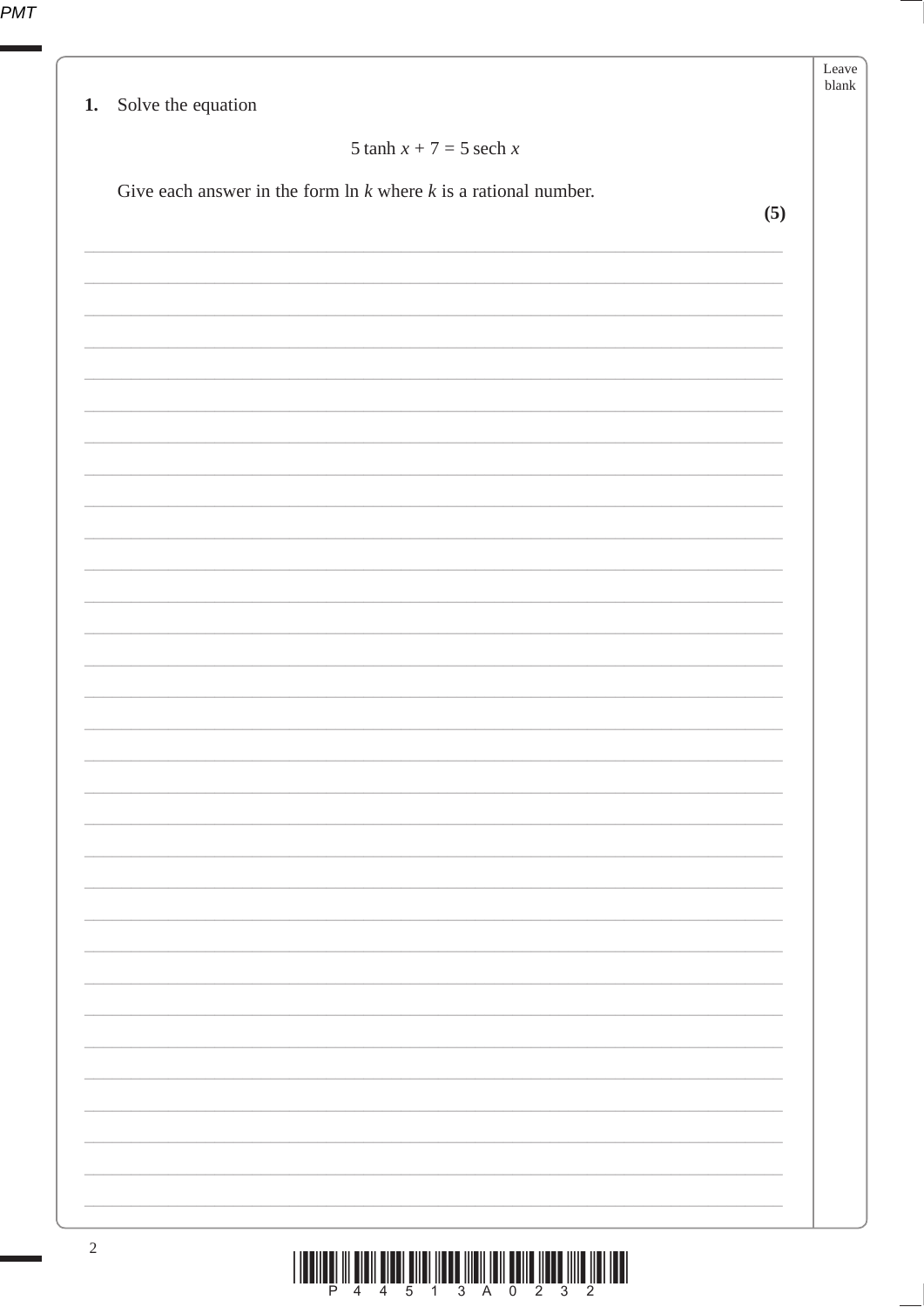PMT

2. 
$$
9x^{2} + 6x + 5 = a(x + b)^{2} + c
$$
  
\n(a) Find the values of the constants *a*, *b* and *c*.  
\nHence, or otherwise, find  
\n(b) 
$$
\int \frac{1}{9x^{2} + 6x + 5} dx
$$
\n(c) 
$$
\int \frac{1}{\sqrt{9x^{2} + 6x + 5}} dx
$$
\n(d)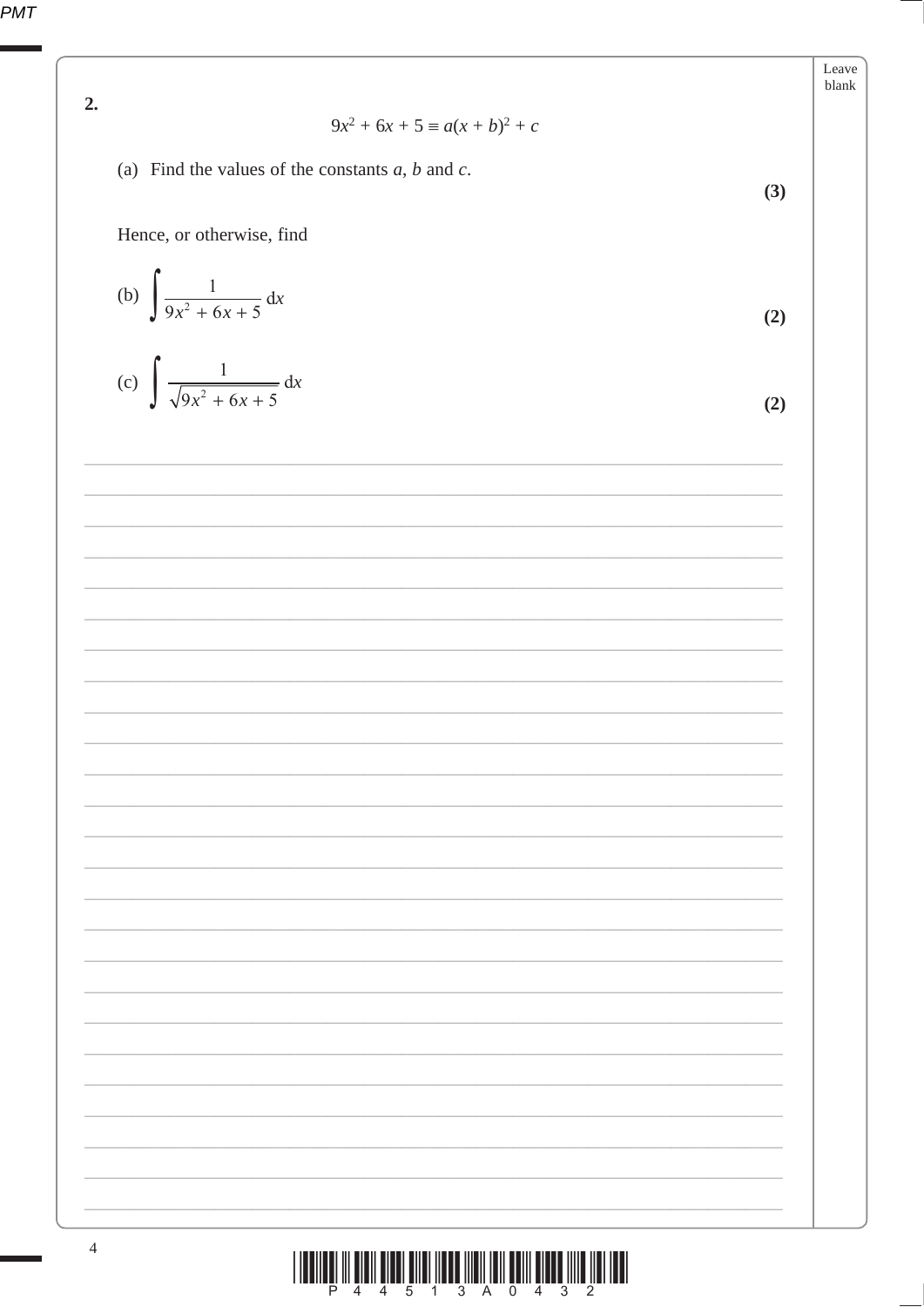|                             | $\sqrt{5}$<br>Turn over |
|-----------------------------|-------------------------|
|                             |                         |
|                             |                         |
|                             |                         |
|                             |                         |
|                             |                         |
|                             |                         |
|                             |                         |
|                             |                         |
|                             |                         |
|                             |                         |
|                             |                         |
|                             |                         |
|                             |                         |
|                             |                         |
|                             |                         |
|                             |                         |
|                             |                         |
|                             |                         |
|                             |                         |
|                             |                         |
|                             |                         |
| <b>Question 2 continued</b> | Leave<br>blank          |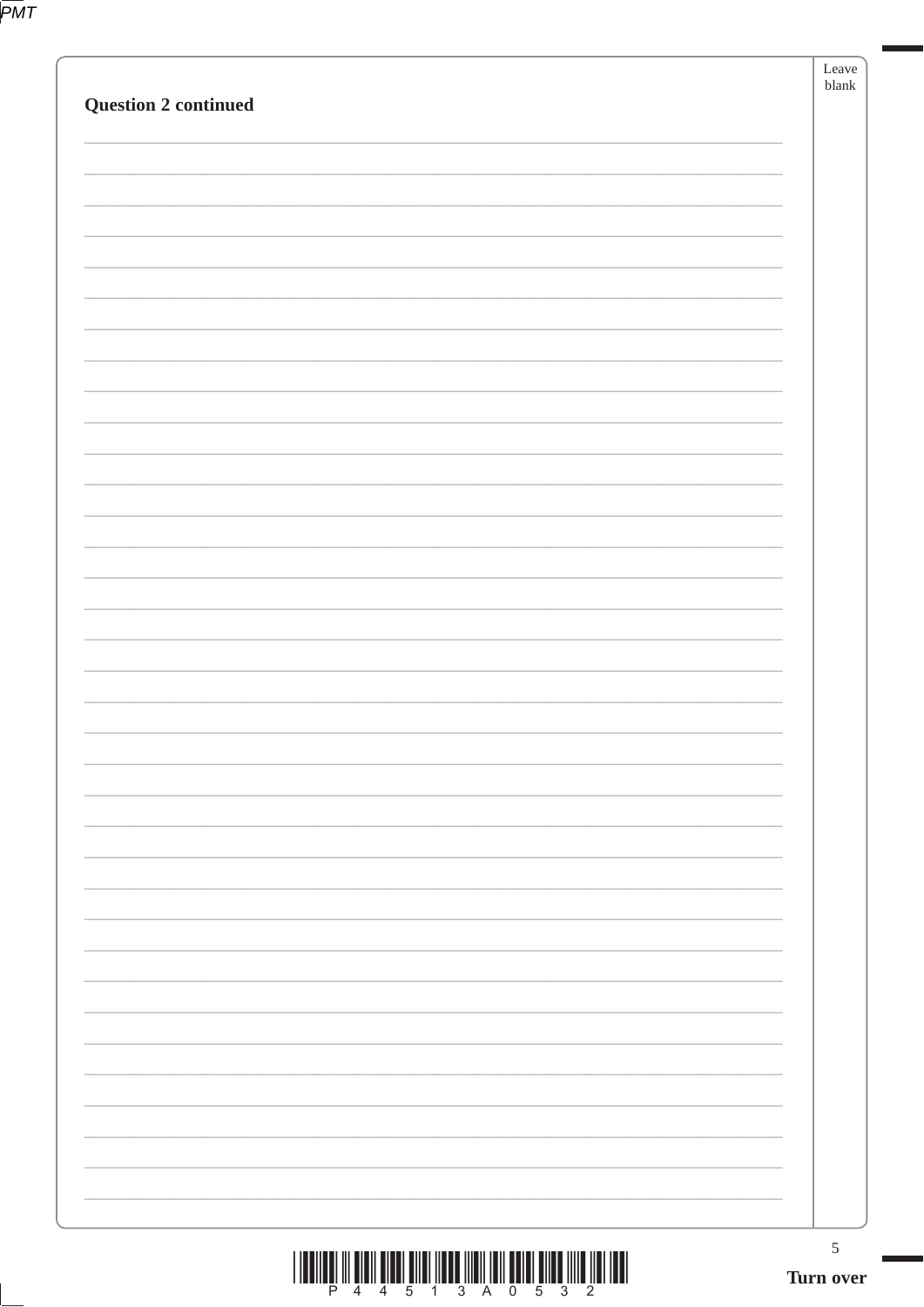PMT

|    |                                                                                                                          | Leave<br>blank |
|----|--------------------------------------------------------------------------------------------------------------------------|----------------|
| 3. | The curve $C$ has equation<br>$y = \frac{1}{2} \ln(\coth x), \quad x > 0$                                                |                |
|    |                                                                                                                          |                |
|    | (a) Show that                                                                                                            |                |
|    | $\frac{dy}{dx} = -\csch 2x$                                                                                              |                |
|    | (3)                                                                                                                      |                |
|    | The points $A$ and $B$ lie on $C$ .                                                                                      |                |
|    | The $x$ coordinates of $A$ and $B$ are $\ln 2$ and $\ln 3$ respectively.                                                 |                |
|    |                                                                                                                          |                |
|    | (b) Find the length of the arc AB, giving your answer in the form $p \ln q$ , where $p$ and $q$<br>are rational numbers. |                |
|    | (6)                                                                                                                      |                |
|    |                                                                                                                          |                |
|    |                                                                                                                          |                |
|    |                                                                                                                          |                |
|    |                                                                                                                          |                |
|    |                                                                                                                          |                |
|    |                                                                                                                          |                |
|    |                                                                                                                          |                |
|    |                                                                                                                          |                |
|    |                                                                                                                          |                |
|    |                                                                                                                          |                |
|    |                                                                                                                          |                |
|    |                                                                                                                          |                |
|    |                                                                                                                          |                |
|    |                                                                                                                          |                |
|    |                                                                                                                          |                |
|    |                                                                                                                          |                |
|    |                                                                                                                          |                |
|    |                                                                                                                          |                |
|    |                                                                                                                          |                |
|    |                                                                                                                          |                |
|    |                                                                                                                          |                |
|    |                                                                                                                          |                |
|    |                                                                                                                          |                |
|    |                                                                                                                          |                |
|    |                                                                                                                          |                |
|    |                                                                                                                          |                |
|    |                                                                                                                          |                |
|    |                                                                                                                          |                |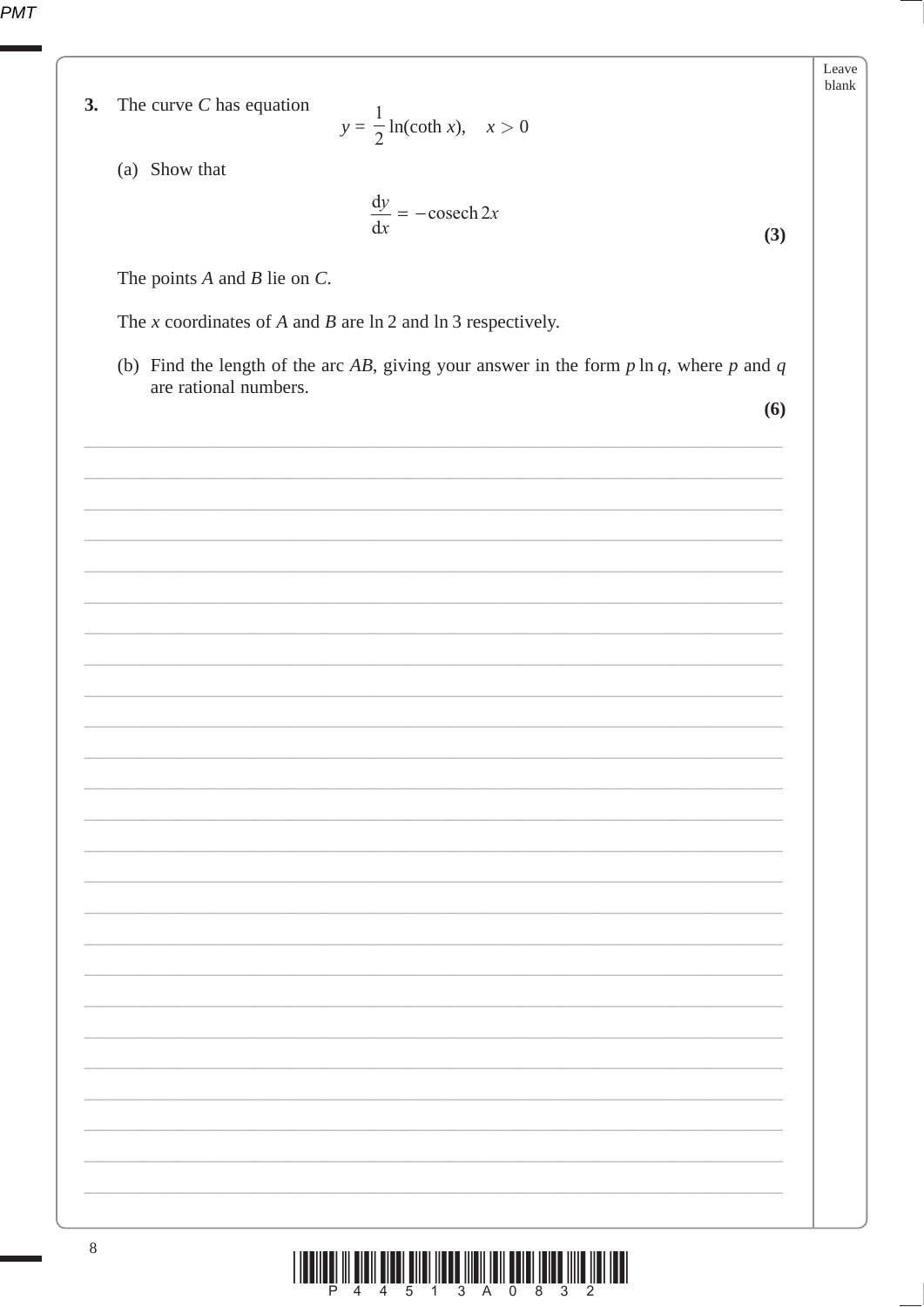|                      | $\boldsymbol{9}$<br>Turn over |  |
|----------------------|-------------------------------|--|
|                      |                               |  |
|                      |                               |  |
|                      |                               |  |
|                      |                               |  |
|                      |                               |  |
|                      |                               |  |
|                      |                               |  |
|                      |                               |  |
|                      |                               |  |
|                      |                               |  |
|                      |                               |  |
|                      |                               |  |
|                      |                               |  |
|                      |                               |  |
|                      |                               |  |
|                      |                               |  |
|                      |                               |  |
| Question 3 continued | Leave<br>blank                |  |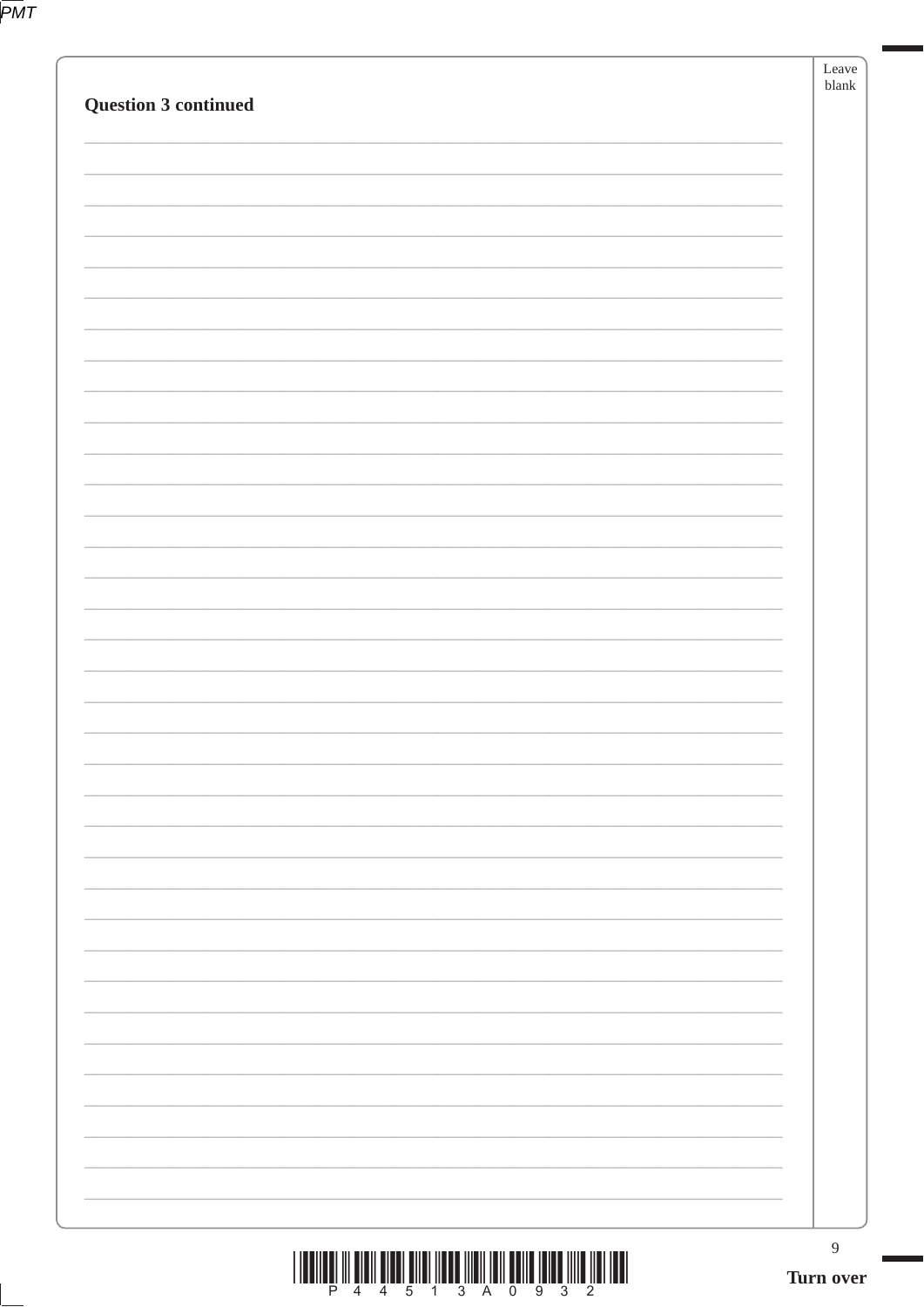PMT

 $\overline{4}$ .

$$
I_n = \int_0^{\sqrt{3}} (3 - x^2)^n dx, \quad n \geq 0
$$

(a) Show that, for  $n \geq 1$ 

$$
I_n = \frac{6n}{2n+1} I_{n-1}
$$
 (6)

(b) Hence find the exact value of  $I_4$ , giving your answer in the form  $k\sqrt{3}$  where k is a rational number to be found.

 $(5)$ 

Leave blank

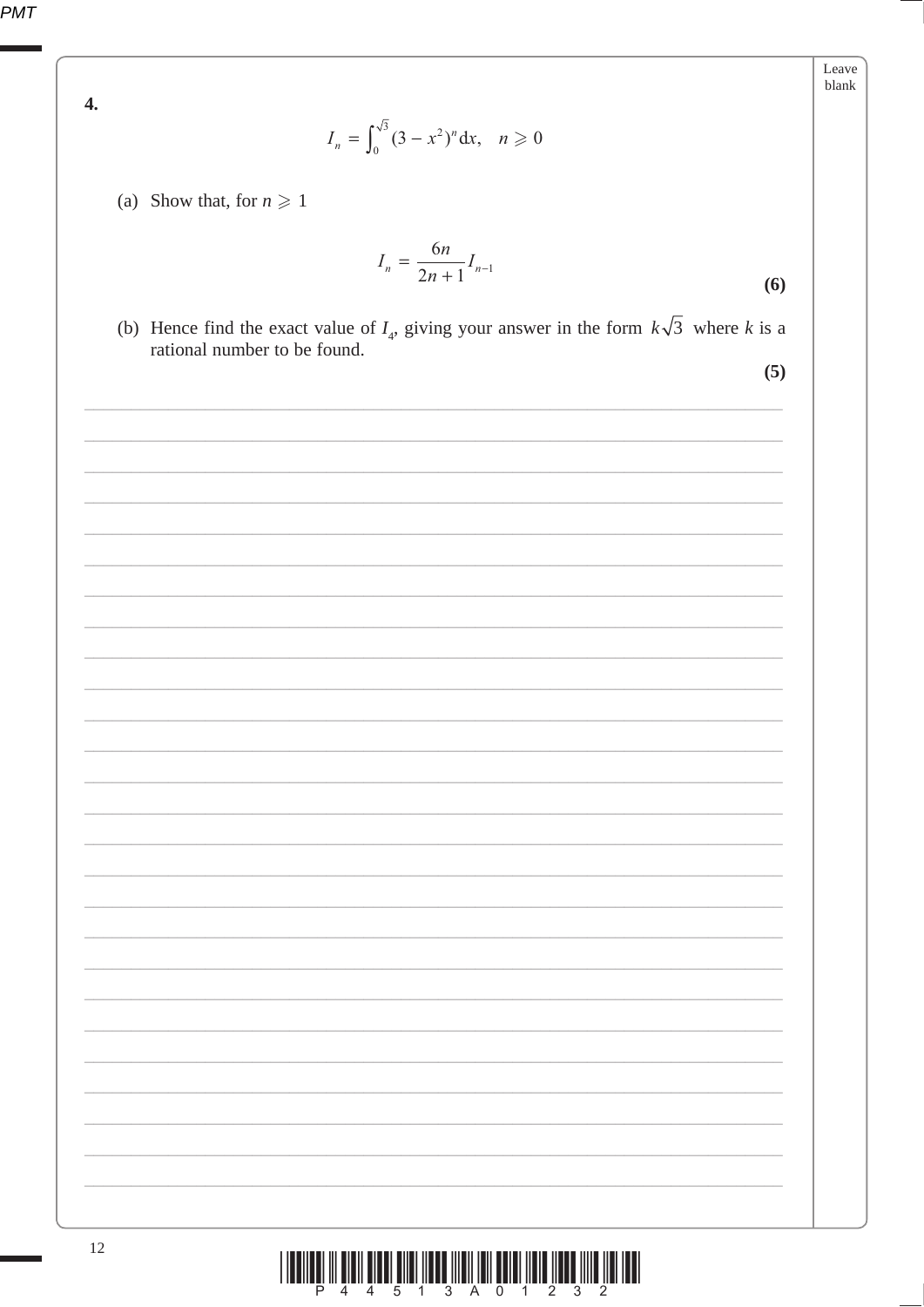|--|

|                             | 13<br>Turn over |
|-----------------------------|-----------------|
|                             |                 |
|                             |                 |
|                             |                 |
|                             |                 |
|                             |                 |
|                             |                 |
|                             |                 |
|                             |                 |
|                             |                 |
|                             |                 |
|                             |                 |
|                             |                 |
|                             |                 |
| <b>Question 4 continued</b> | blank           |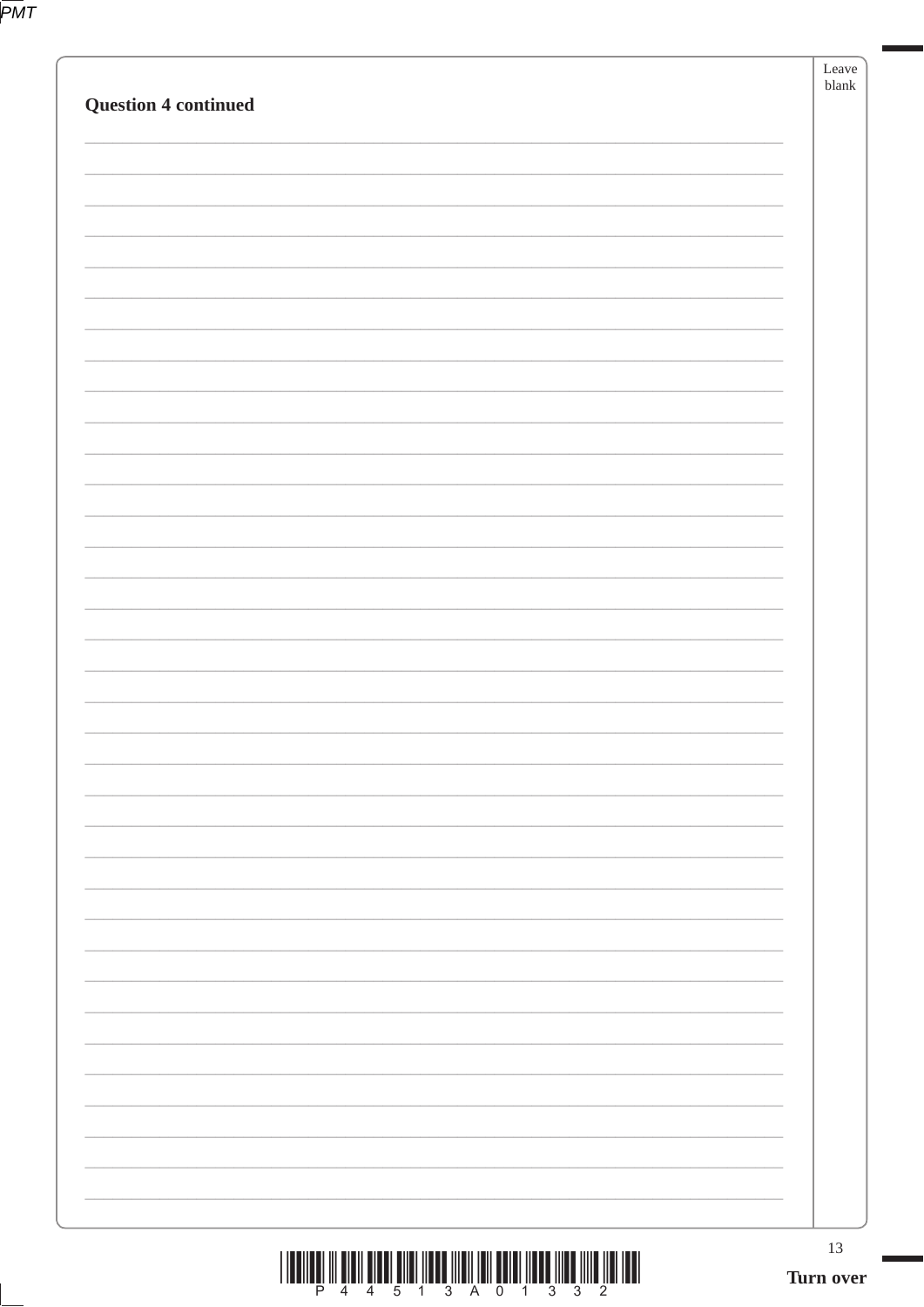| The ellipse $E$ has equation                                                                                          |
|-----------------------------------------------------------------------------------------------------------------------|
| $x^2 + 9y^2 = 9$                                                                                                      |
| The point $P(a \cos \theta, b \sin \theta)$ is a general point on the ellipse E.                                      |
| (a) Write down the value of $a$ and the value of $b$ .<br>(1)                                                         |
| The line $L$ is a tangent to $E$ at the point $P$ .                                                                   |
| (b) Show that an equation of the line $L$ is given by                                                                 |
| $3y \sin \theta + x \cos \theta = 3$<br>(3)                                                                           |
| The line $L$ meets the x-axis at the point $Q$ and meets the y-axis at the point $R$ .                                |
| (c) Show that the area of the triangle $OQR$ , where O is the origin, is given by                                     |
| k cosec $2\theta$                                                                                                     |
| where $k$ is a constant to be found.<br>(3)                                                                           |
| The point $M$ is the midpoint of $QR$ .                                                                               |
| (d) Find a cartesian equation of the locus of M, giving your answer in the form $y^2 = f(x)$ .<br>(4)                 |
|                                                                                                                       |
|                                                                                                                       |
|                                                                                                                       |
|                                                                                                                       |
|                                                                                                                       |
|                                                                                                                       |
|                                                                                                                       |
|                                                                                                                       |
|                                                                                                                       |
|                                                                                                                       |
| <u> III BILAN ILAH ILAH BILAN MENERIKAN DI BILAN DI BILAN DI BILAN DI BILAN DI BILAN DI BILAN DI BILAN DI BILAN D</u> |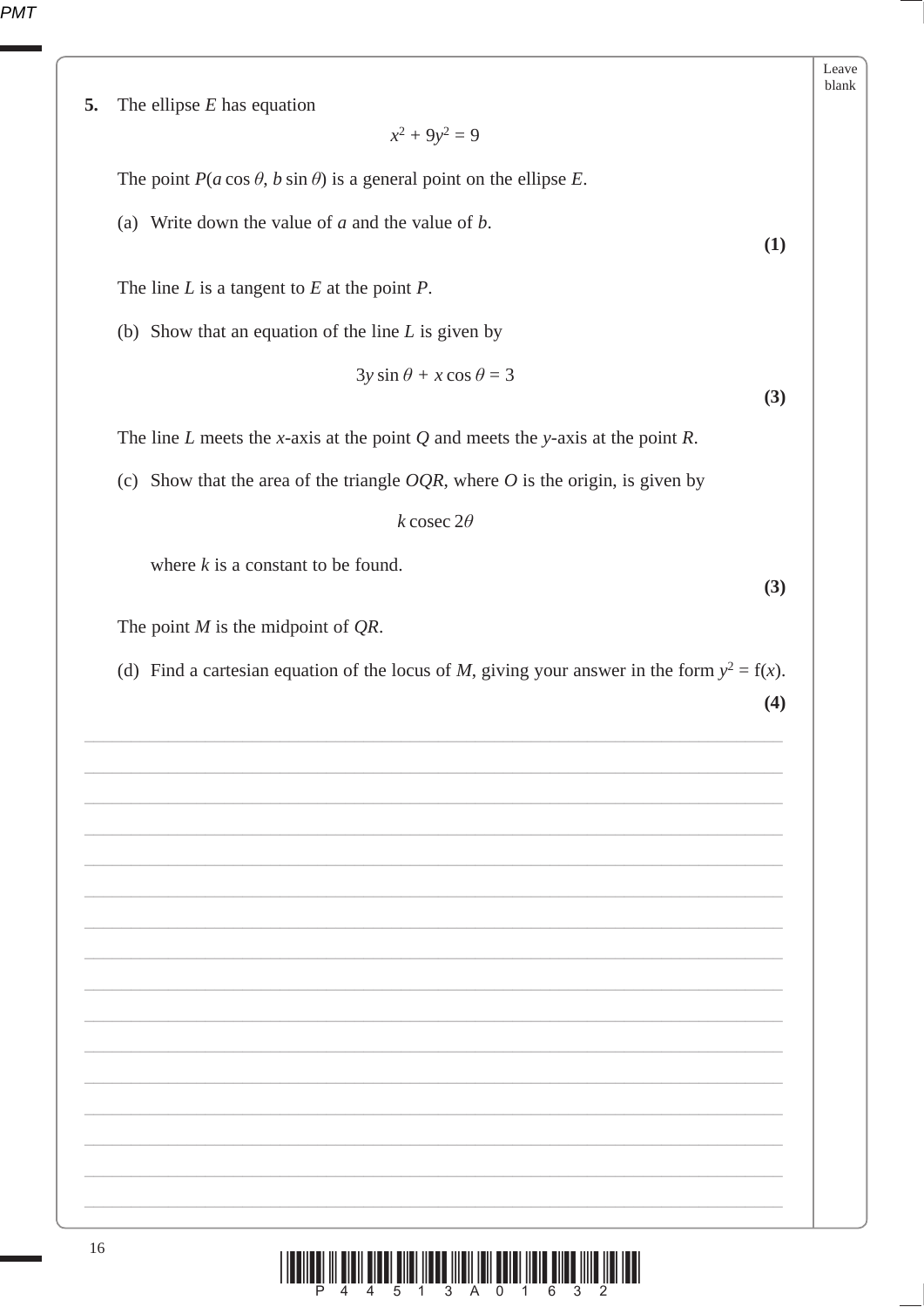|--|

| 17<br>Turn over |
|-----------------|
|                 |
|                 |
|                 |
|                 |
|                 |
|                 |
|                 |
|                 |
|                 |
|                 |
|                 |
|                 |
|                 |
|                 |
|                 |
|                 |
|                 |
|                 |
|                 |
|                 |
|                 |
|                 |
|                 |
|                 |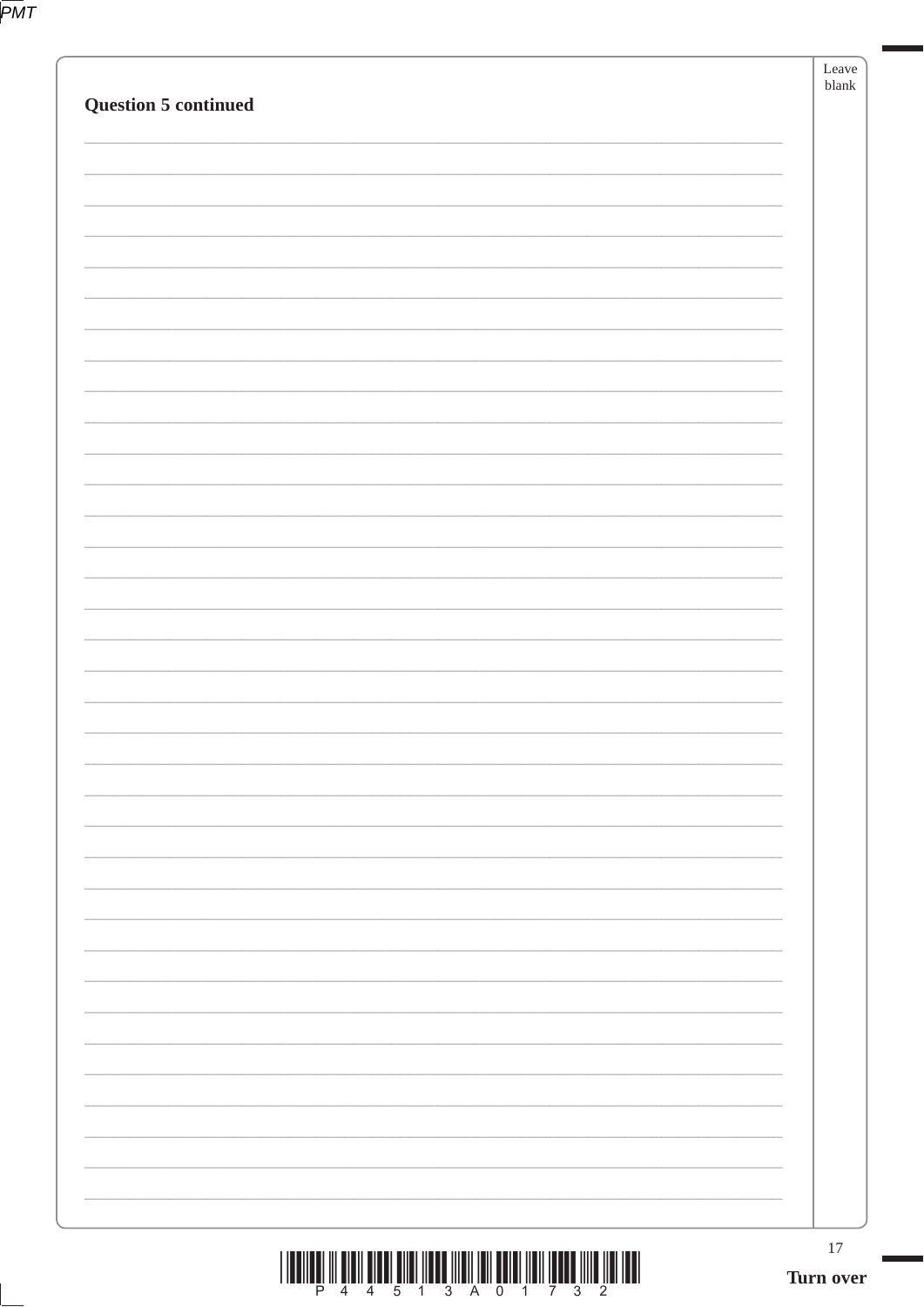| 6. | The symmetric matrix <b>M</b> has eigenvectors $\begin{pmatrix} 2 \\ 2 \\ 1 \end{pmatrix}, \begin{pmatrix} -2 \\ 1 \\ 2 \end{pmatrix}$ and $\begin{pmatrix} 1 \\ -2 \\ 2 \end{pmatrix}$ | Leave<br>blank |
|----|-----------------------------------------------------------------------------------------------------------------------------------------------------------------------------------------|----------------|
|    | with eigenvalues 5, 2 and $-1$ respectively.                                                                                                                                            |                |
|    | (a) Find an orthogonal matrix $P$ and a diagonal matrix $D$ such that                                                                                                                   |                |
|    | $\mathbf{P}^\text{T}\mathbf{M}\mathbf{P}=\mathbf{D}$<br>(4)                                                                                                                             |                |
|    | Given that $P^{-1} = P^{T}$                                                                                                                                                             |                |
|    | (b) show that                                                                                                                                                                           |                |
|    | $M = PDP^{-1}$<br>(2)                                                                                                                                                                   |                |
|    | (c) Hence find the matrix M.<br>(5)                                                                                                                                                     |                |
|    |                                                                                                                                                                                         |                |
|    |                                                                                                                                                                                         |                |
|    |                                                                                                                                                                                         |                |
|    |                                                                                                                                                                                         |                |
|    |                                                                                                                                                                                         |                |
|    |                                                                                                                                                                                         |                |
|    |                                                                                                                                                                                         |                |
|    |                                                                                                                                                                                         |                |
|    |                                                                                                                                                                                         |                |
|    |                                                                                                                                                                                         |                |
|    |                                                                                                                                                                                         |                |
|    |                                                                                                                                                                                         |                |
|    |                                                                                                                                                                                         |                |
|    |                                                                                                                                                                                         |                |
|    |                                                                                                                                                                                         |                |
|    |                                                                                                                                                                                         |                |
|    |                                                                                                                                                                                         |                |

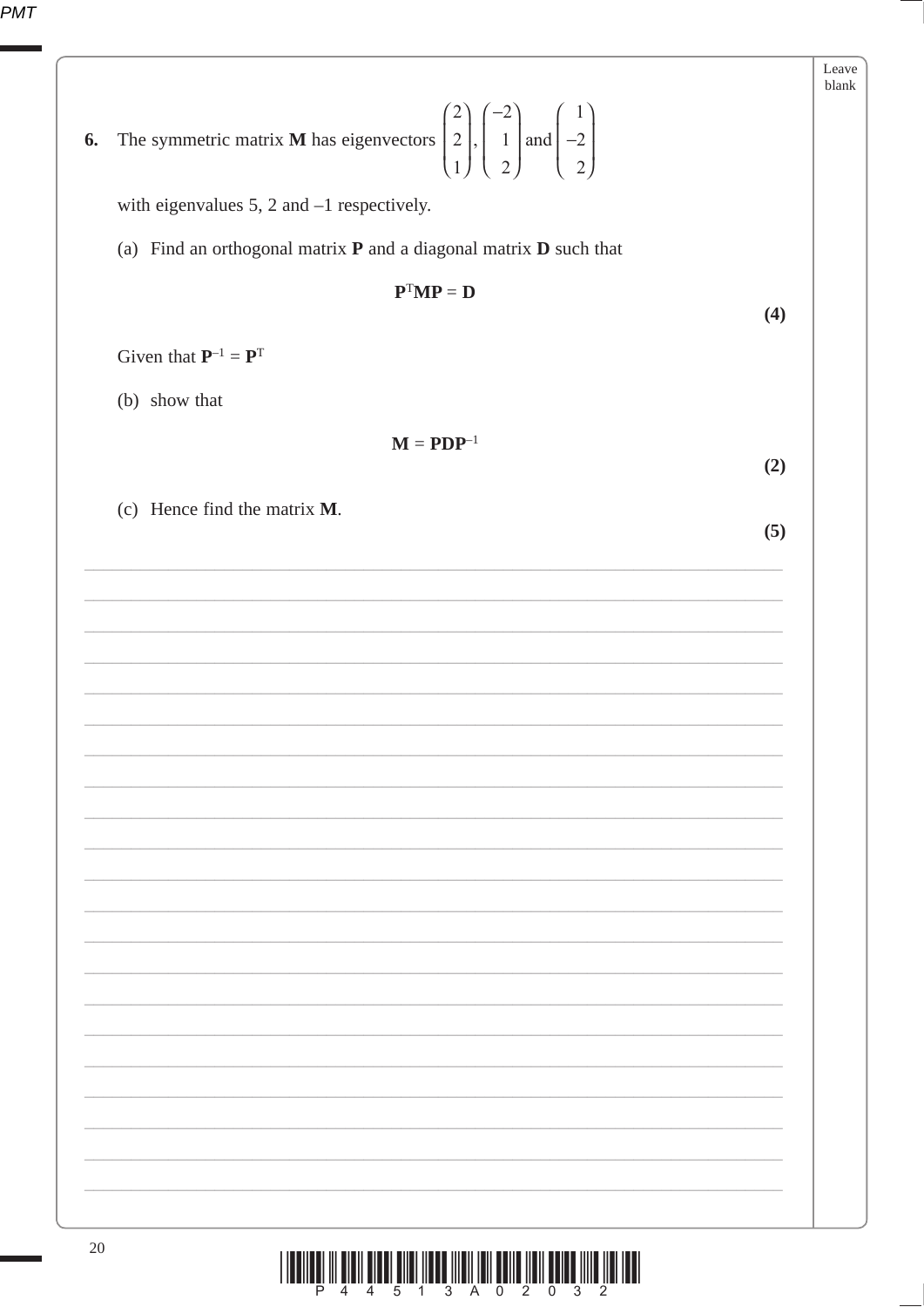|--|

| $21\,$<br>Turn over |
|---------------------|
|                     |
|                     |
|                     |
|                     |
|                     |
|                     |
|                     |
|                     |
|                     |
|                     |
|                     |
|                     |
|                     |
|                     |
|                     |
|                     |
|                     |
|                     |
|                     |
|                     |
|                     |
|                     |
|                     |
|                     |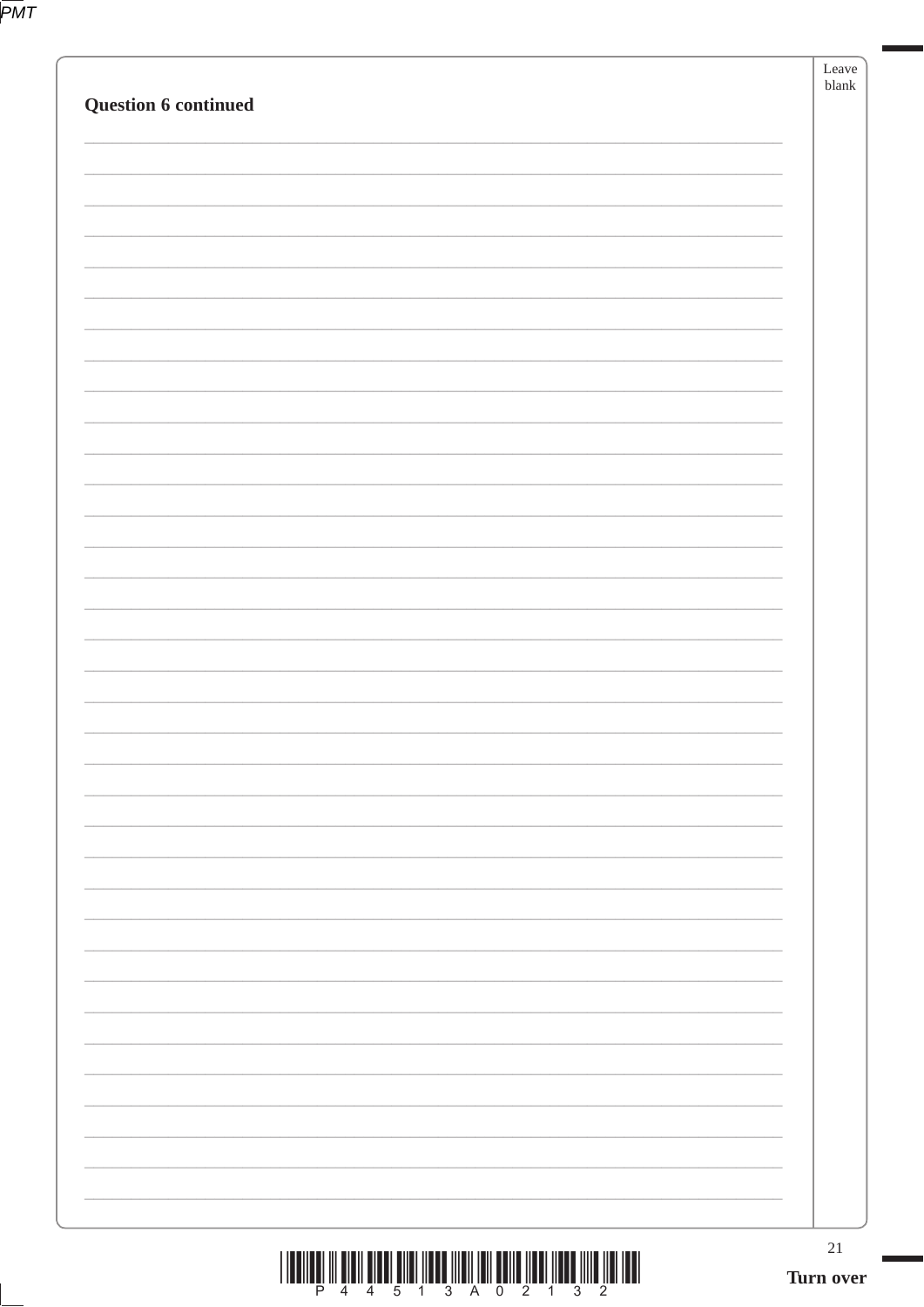7. The curve  $C$  has equation

$$
y = e^{-x}, \quad x \in \mathbb{R}
$$

The part of the curve C between  $x = 0$  and  $x = \ln 3$  is rotated through  $2\pi$  radians about the  $x$ -axis.

(a) Show that the area  $S$  of the curved surface generated is given by

$$
S = 2\pi \int_0^{\ln 3} e^{-x} \sqrt{1 + e^{-2x}} dx
$$

(b) Use the substitution  $e^{-x} = \sinh u$  to show that

$$
S = 2\pi \int_{\arcsinh \alpha}^{\operatorname{arsinh} \beta} \cosh^2 u \, \mathrm{d}u
$$

where  $\alpha$  and  $\beta$  are constants to be determined.

(c) Show that

$$
2\int \cosh^2 u \, \mathrm{d}u = \frac{1}{2}\sinh 2u + u + k
$$

where  $k$  is an arbitrary constant.

 $(2)$ 

(d) Hence find the value of  $S$ , giving your answer to  $3$  decimal places.

 $(2)$ 

24

Leave blank

 $(5)$ 

 $(3)$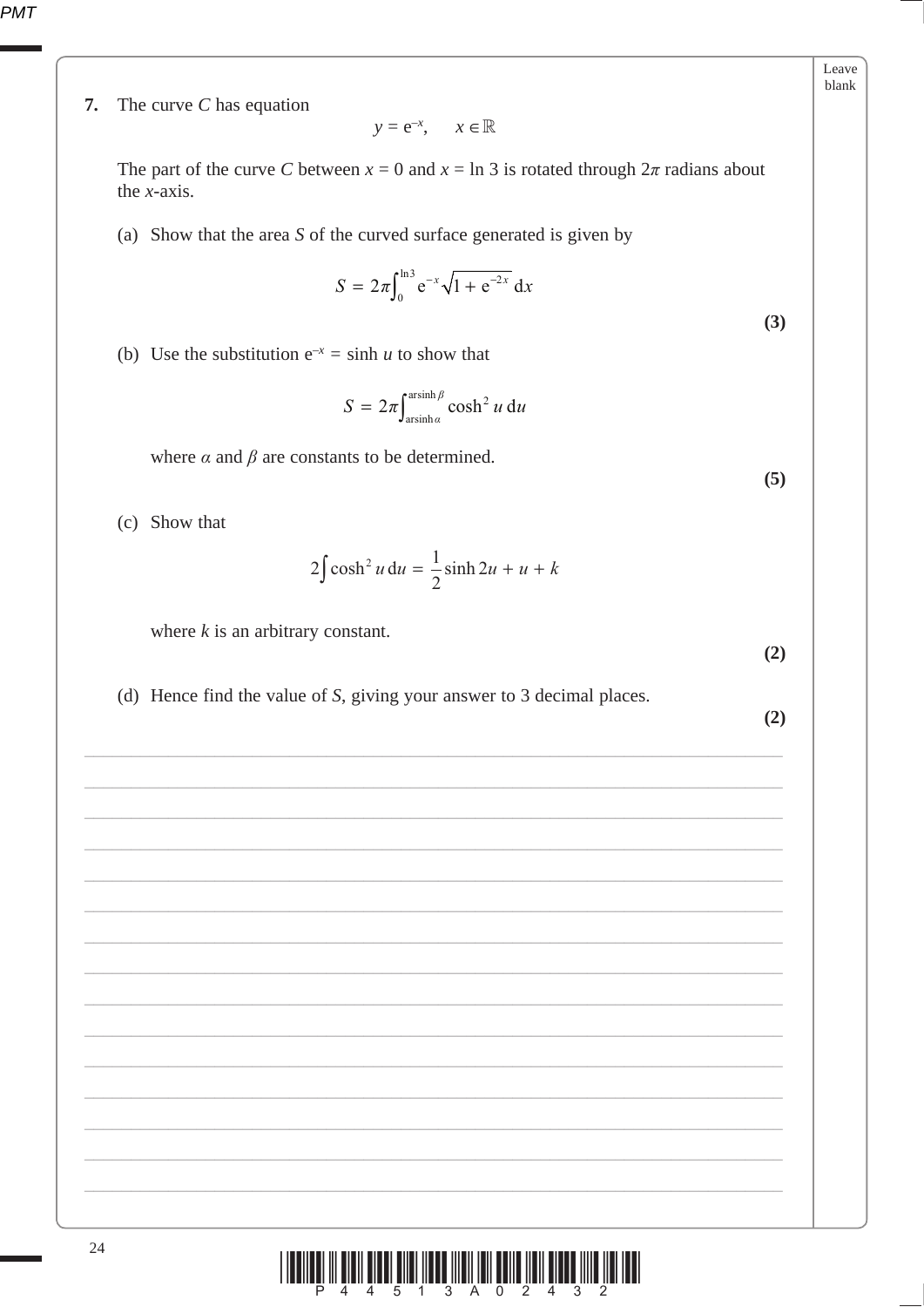|--|

| <b>Question 7 continued</b>            | Leave<br>blank |
|----------------------------------------|----------------|
|                                        |                |
|                                        |                |
|                                        |                |
|                                        |                |
|                                        |                |
|                                        |                |
|                                        |                |
|                                        |                |
|                                        |                |
|                                        |                |
|                                        |                |
|                                        |                |
|                                        |                |
|                                        |                |
|                                        |                |
|                                        |                |
|                                        |                |
|                                        |                |
| <u> MED TIM ÖNEMENLE MED MAN MED T</u> | $25\,$         |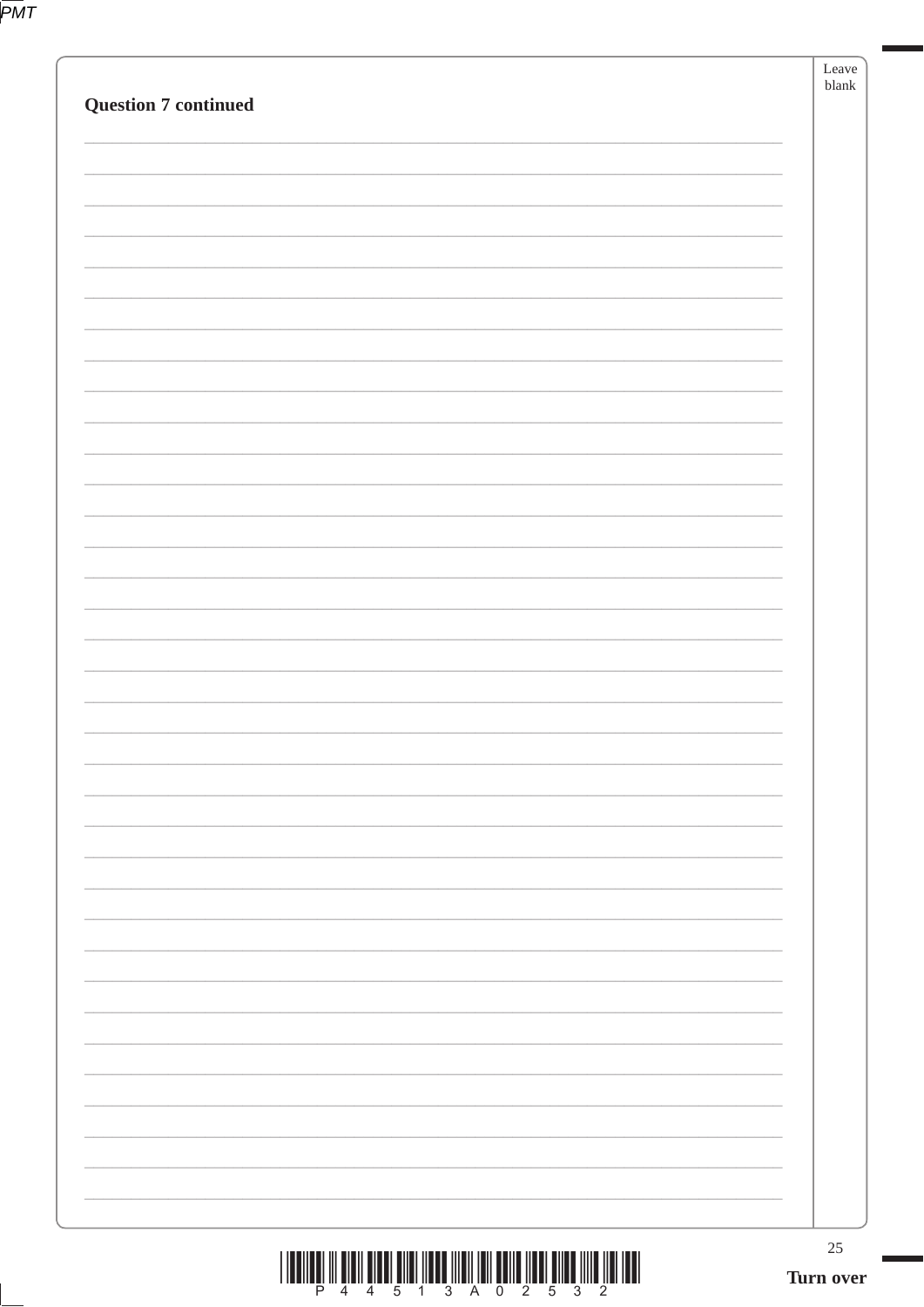The plane  $\Pi_1$  has vector equation **r**.  $\left| 1 \right| = 5$ 8.  $\overline{3}$ 

The plane  $\Pi_2$  has vector equation **r**.  $\begin{pmatrix} 2 \\ 4 \end{pmatrix} = 7$ 

(a) Find a vector equation for the line of intersection of  $\Pi_1$  and  $\Pi_2$ , giving your answer in the form  $\mathbf{r} = \mathbf{a} + \lambda \mathbf{b}$  where **a** and **b** are constant vectors and  $\lambda$  is a scalar parameter.  $(6)$ 

The plane  $\Pi$ <sub>3</sub> has cartesian equation

$$
x - y + 2z = 31
$$

(b) Using your answer to part (a), or otherwise, find the coordinates of the point of intersection of the planes  $\Pi_1$ ,  $\Pi_2$  and  $\Pi_3$ 

 $(3)$ 

Leave blank